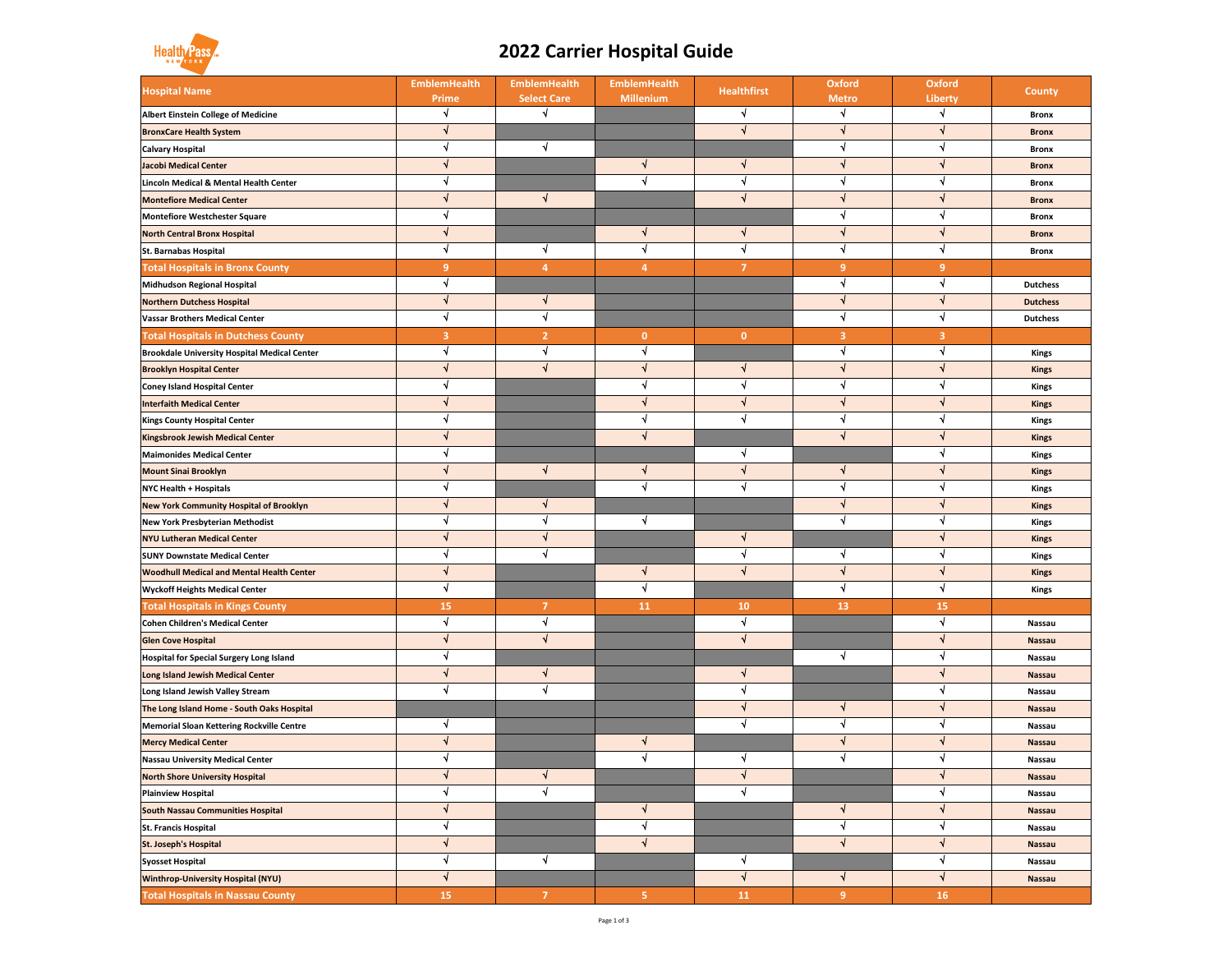| <b>Hospital Name</b>                                          | <b>EmblemHealth</b><br><b>Prime</b> | <b>EmblemHealth</b><br><b>Select Care</b> | <b>EmblemHealth</b><br><b>Millenium</b> | <b>Healthfirst</b> | <b>Oxford</b><br><b>Metro</b> | <b>Oxford</b><br><b>Liberty</b> | <b>County</b>    |
|---------------------------------------------------------------|-------------------------------------|-------------------------------------------|-----------------------------------------|--------------------|-------------------------------|---------------------------------|------------------|
| <b>Bellevue Hospital Center</b>                               |                                     |                                           |                                         |                    |                               |                                 | Manhattan        |
| <b>Beth Israel Comprehensive Cancer Center</b>                |                                     |                                           |                                         |                    |                               |                                 | <b>Manhattan</b> |
| <b>Gracie Square Hospital</b>                                 |                                     |                                           |                                         |                    |                               |                                 | Manhattan        |
| <b>Harlem Hospital Center</b>                                 |                                     |                                           |                                         |                    |                               |                                 | <b>Manhattan</b> |
| <b>Hospital for Joint Diseases NYU Langone Medical Center</b> |                                     |                                           |                                         |                    |                               |                                 | Manhattan        |
| <b>Hospital for Special Surgery</b>                           |                                     |                                           |                                         |                    |                               |                                 | <b>Manhattan</b> |
| <b>Lenox Hill Hospital</b>                                    |                                     |                                           |                                         |                    |                               |                                 | Manhattan        |
| <b>Memorial Sloan Kettering Cancer Center</b>                 |                                     |                                           |                                         |                    |                               |                                 | <b>Manhattan</b> |
| <b>Metropolitan Hospital Center</b>                           |                                     |                                           |                                         |                    |                               |                                 | Manhattan        |
| <b>Mount Sinai Beth Israel</b>                                |                                     |                                           |                                         |                    |                               |                                 | <b>Manhattan</b> |
| <b>The Mount Sinai Hospital</b>                               |                                     |                                           |                                         |                    |                               |                                 | Manhattan        |
| Mount Sinai Roosevelt & Mount Sinai St. Luke's                |                                     |                                           |                                         |                    |                               |                                 | <b>Manhattan</b> |
| <b>Mount Sinai West</b>                                       |                                     |                                           |                                         |                    |                               |                                 | Manhattan        |
| <b>New York Eye &amp; Ear Infirmary of Mount Sinai</b>        |                                     |                                           |                                         |                    |                               |                                 | <b>Manhattan</b> |
| New York Presbyterian Hospital - The Allen Hospital           |                                     |                                           |                                         |                    |                               |                                 | Manhattan        |
| New York Presbyterian Hospital - Columbia                     |                                     |                                           |                                         |                    |                               |                                 | <b>Manhattan</b> |
| New York Presbyterian Hospital -<br>Lower Manhattan Hospital  |                                     |                                           |                                         |                    |                               |                                 | Manhattan        |
| New York Presbyterian - Weill Cornell                         |                                     |                                           |                                         |                    |                               |                                 | Manhattan        |
| NYU Langone Medical Center - Tisch Hospital                   |                                     |                                           |                                         |                    |                               |                                 | Manhattan        |
| <b>Total Hospitals in Manhattan County</b>                    | 17                                  | <b>11</b>                                 | 12                                      | <b>13</b>          | <b>16</b>                     | <b>19</b>                       |                  |
| <b>Bon Secours Community Hospital</b>                         |                                     |                                           |                                         |                    |                               |                                 | Orange           |
| <b>Orange Regional Medical Center</b>                         |                                     |                                           |                                         |                    |                               |                                 | Orange           |
| <b>St. Anthony's Community Hospital</b>                       |                                     |                                           |                                         |                    |                               |                                 | <b>Orange</b>    |
| St. Luke's Cornwall Hospital (Cornwall & Newburgh)            |                                     |                                           |                                         |                    |                               |                                 | Orange           |
| <b>Total Hospitals in Orange County</b>                       |                                     |                                           | $\mathbf{0}$                            | $\mathbf{0}$       |                               |                                 |                  |
| <b>Putnam Hospital Center</b>                                 |                                     |                                           |                                         |                    |                               |                                 | Putnam           |
| <b>Total Hospitals in Putnam County</b>                       |                                     |                                           | $\bf{0}$                                | $\mathbf{0}$       |                               |                                 |                  |
| <b>Elmhurst Hospital Center</b>                               |                                     |                                           |                                         |                    |                               |                                 | <b>Queens</b>    |
| <b>Flushing Hospital Medical Center</b>                       |                                     |                                           |                                         |                    |                               |                                 | <b>Queens</b>    |
| Jamaica Hospital Medical Center                               |                                     |                                           |                                         |                    |                               |                                 | <b>Queens</b>    |
| Long Island Jewish Forest Hills                               |                                     |                                           |                                         |                    |                               |                                 | <b>Queens</b>    |
| <b>Mount Sinai Hospital of Queens</b>                         |                                     |                                           |                                         |                    |                               |                                 | <b>Queens</b>    |
| New York Presbyterian Hospital - Queens                       |                                     |                                           |                                         |                    |                               |                                 | <b>Queens</b>    |
| <b>Queens Hospital Center</b>                                 |                                     |                                           |                                         |                    |                               |                                 | <b>Queens</b>    |
| <b>St. John's Episcopal Hospital</b>                          |                                     |                                           |                                         |                    |                               |                                 | <b>Queens</b>    |
| Steven & Alexandra Cohn Children's Medical Center of NY       |                                     |                                           |                                         |                    |                               |                                 | <b>Queens</b>    |
| Zucker Hillside Hospital                                      |                                     |                                           |                                         |                    |                               |                                 | Queens           |
| <b>Total Hospitals in Queens County</b>                       | <b>10</b>                           |                                           | 4                                       |                    |                               | <b>10</b>                       |                  |
| <b>Richmond University Medical Center</b>                     |                                     |                                           |                                         |                    |                               |                                 | Richmond         |
| <b>Staten Island University Hospital</b>                      |                                     |                                           |                                         |                    |                               |                                 | Richmond         |
| <b>Total Hospitals in Richmond County</b>                     |                                     |                                           |                                         |                    |                               |                                 |                  |
| Good Samaritan Regional Medical Center Suffern                |                                     |                                           |                                         |                    |                               |                                 | <b>Rockland</b>  |
| <b>Helen Hayes Hospital</b>                                   |                                     |                                           |                                         |                    |                               |                                 | <b>Rockland</b>  |
| Nyack Hospital                                                |                                     |                                           |                                         |                    |                               |                                 | Rockland         |
| <b>Total Hospitals in Rockland County</b>                     | $\mathbf{3}$                        |                                           | $\mathbf{0}$                            |                    |                               | $\mathbf{3}$                    |                  |



## **2022 Carrier Hospital Guide Continued…**